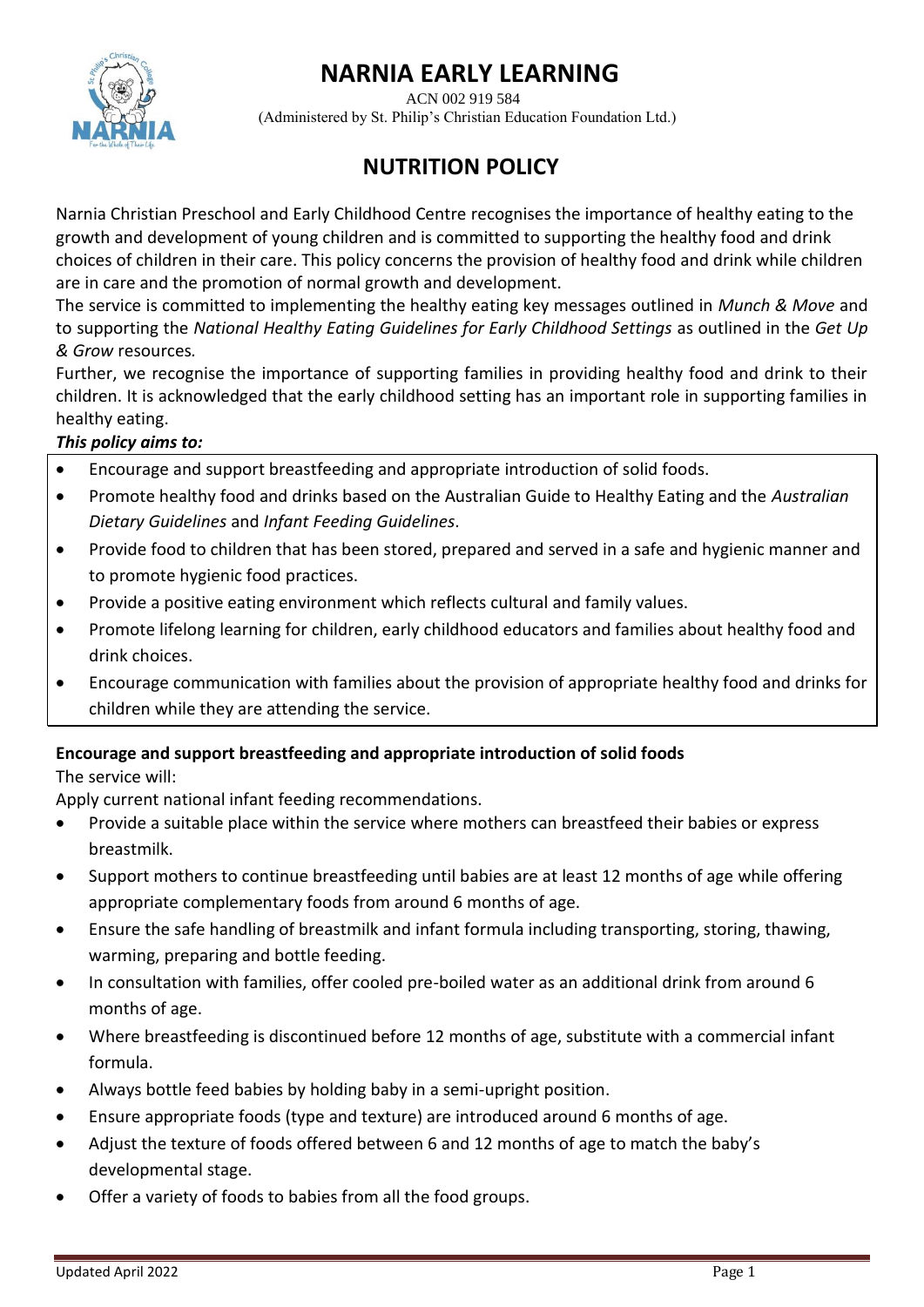• Always supervise babies while drinking and eating - ensuring safe bottle feeding and eating practices at all times.

#### **Promote healthy food and drinks based on the Australian Guide to Healthy Eating and the Dietary Guidelines for Children and Adolescents.**

The service will:

#### *Where food is provided by the service (morning tea and afternoon tea):*

- Provide children with a wide variety of healthy and nutritious foods for meals and snacks including fruit and vegetables, wholegrain cereal products, dairy products etc.
- Plan and display the service menu that is based on sound menu planning principles and meets the daily nutritional needs of children whilst in care.
- Plan healthy snacks on the menu to complement what is served at mealtimes and ensure the snacks are substantial enough to meet the energy and nutrient needs of children.
- Vary the meals and snacks on the menu to keep children interested and to introduce children to a range of healthy food ideas.

#### *Where food is brought from home:*

- Provide information to families on the types of foods and drinks recommended for children and suitable for children's lunchboxes.
- Encourage children to eat the more nutritious foods provided in their lunchbox, such as sandwiches, fruit, cheese and yoghurt, before eating any less nutritious food provided.
- Discourage the provision of highly processed snack foods high in fat, salt and sugar and low in essential nutrients in children's lunchboxes. Examples of these foods include lollies, chocolates, sweet biscuits, muesli bars, breakfast bars, fruit filled bars, chips, oven-baked crackers and corn chips.

#### *All services*

- Ensure water is readily available for children to drink throughout the day.
- Be aware of children with food allergies, food intolerances and special diets and consult with families to develop individual management plans.
- Ensure young children do not have access to foods that may cause choking.
- Ensure all children remain seated while eating and drinking.
- Always supervise children while eating and drinking.
- Encourage and provide opportunities for educators to undertake regular professional development to maintain and enhance their knowledge about early childhood nutrition.

## **Provide food to children that has been stored, prepared and served in a safe and hygienic manner and to promote hygienic food practices.**

The service will:

- Ensure gloves are worn or food tongs are used by all staff handling 'ready to eat' foods.
- Children and staff wash and dry their hands (using soap, warm running water and single use or disposable towels) before handling food or eating meals and snacks.
- Food is stored and served at safe temperatures i.e. below  $5^{\circ}$ C or above 60 $^{\circ}$ C.
- Children will be discouraged from handling other children's food and utensils.
- Food-handling staff attend relevant training courses and pass relevant information onto the rest of the staff.